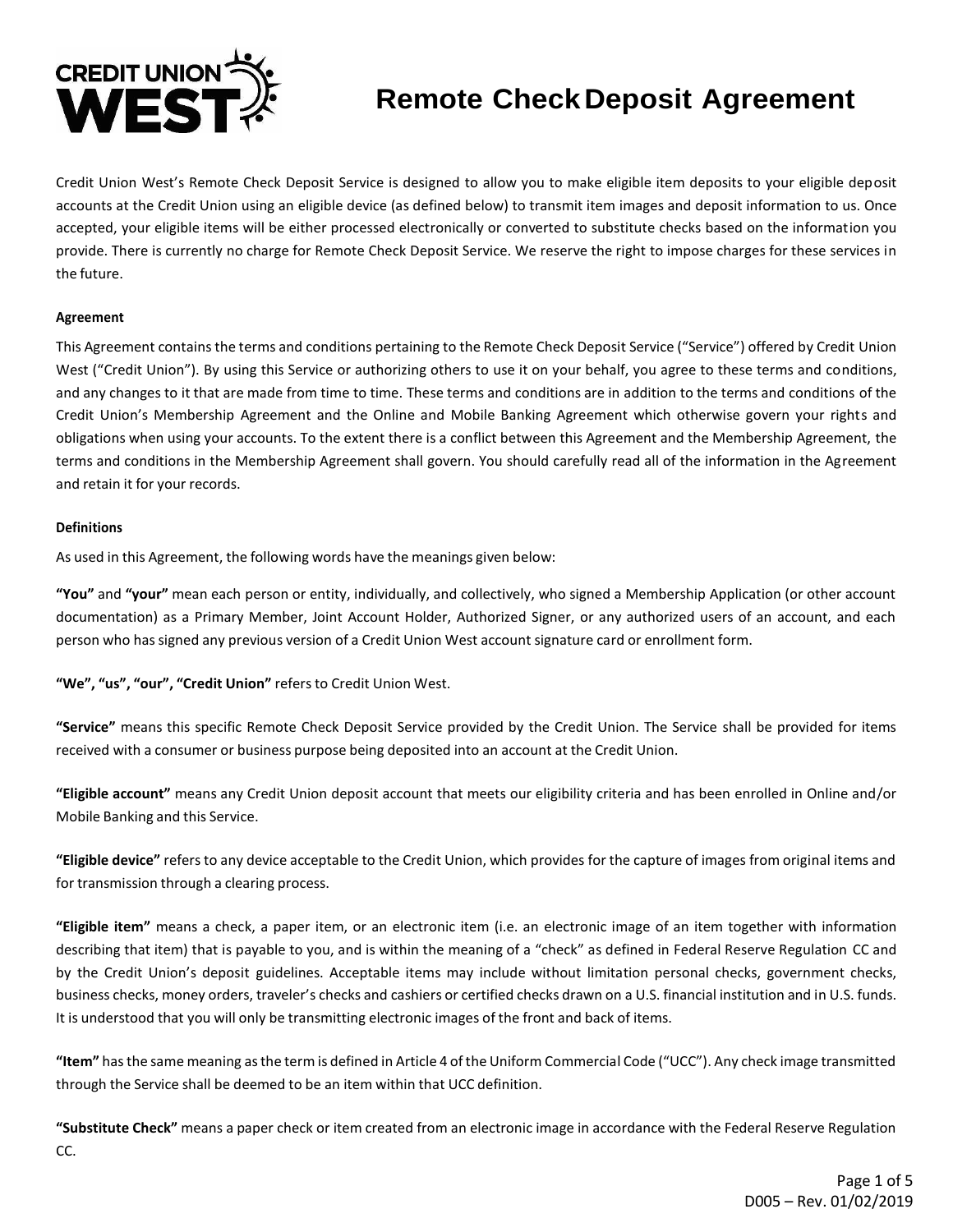**"Technology"** means the Credit Union or its subcontractor's deposit capture applications and processes designed to facilitate the electronic clearing of Items. Said applications are accessed through mobile devices with cameras, utilizing software and hardware provided by or acceptable to the Credit Union and are proprietary access points to payment processing networks and systems used to complete the clearing of items. Technology may include but is not limited to Member service support, reports, software, software tools, user interface designs, and documentation, and any derivatives, improvements, enhancements or extensionsthereof developed or provided by the Credit Union or its subcontractors and used in the provision of Services hereunder.

**"Access Systems"** means all services, hardware, software and other technology necessary to accessthe Service.

**"Federal Reserve Regulation CC"** means 12 C.F.R. Part 229, asit may be amended from time to time.

**"Business Day"** means Monday through Friday, excluding Federal Reserve holidays.

## **The following are not eligible items for the Service:**

- 1) Checks/Items payable to others(even if endorsed over to you);
- 2) Demand drafts or remotely created checks/items (checks lacking the original signature of the person authorizing the check);
- 3) Substitute checks/Items(paper checks/items created from an electronic image);
- 4) Checks/Items in which any fields on the front side contain obvious alteration(s), anything not authorized by the owner of the account on which the check/item is drawn, or any irregularity of any kind (for example, numerical and written amounts are different);
- 5) Checks/Items previously returned unpaid for any reason;
- 6) Checks/Itemsthat are postdated or more than six (6) months old;
- 7) Checks/Items drawn on a foreign financial institution or payable in a foreign currency;
- 8) Checks/Items drawn on another account owned by you;
- 9) Checks/Items you suspect may be fraudulent or not properly authorized;
- 10) Checks/Items exceeding the deposit limits set forth below;
- 11) Checks payable jointly, unless deposited into an account in the name of all payees;
- 12) Checks/Items not acceptable under the terms of your Membership Agreement.

**Your Responsibilities.** To access your account(s) with the Credit Union, you must have an eligible account with the Credit Union, a valid email address, and have signed up for the Credit Union's Online Banking Service. When using the Service, you shall provide, at your sole cost and expense, all Access Systems and you shall be solely responsible for installing, maintaining, securing and supporting allsuch Access Systems.

The Credit Union is not responsible for any error or failures from any malfunction of any Access Systems, and the Credit Union is not responsible for any computer virus or related problems that may be associated with the access to or use of the Service. The Credit Union does not guarantee that the Service will be compatible with all computer systems, mobile devices, and Internet browsers, routers or firewalls. Further, the Credit Union does not and cannot control the flow of data to or from the Credit Union's network, its service provider's networks or other portions of the Internet. Accordingly, the Credit Union cannot guarantee that your connection to the Internet or use of the Service will not be impaired or disrupted, and the Credit Union hereby disclaims any and all liability resulting from or related to such events. You are responsible for safekeeping and destruction of original items which are scanned, transmitted electronically and deposited using the Service. You agree to indemnify and hold the Credit Union harmless from any liability with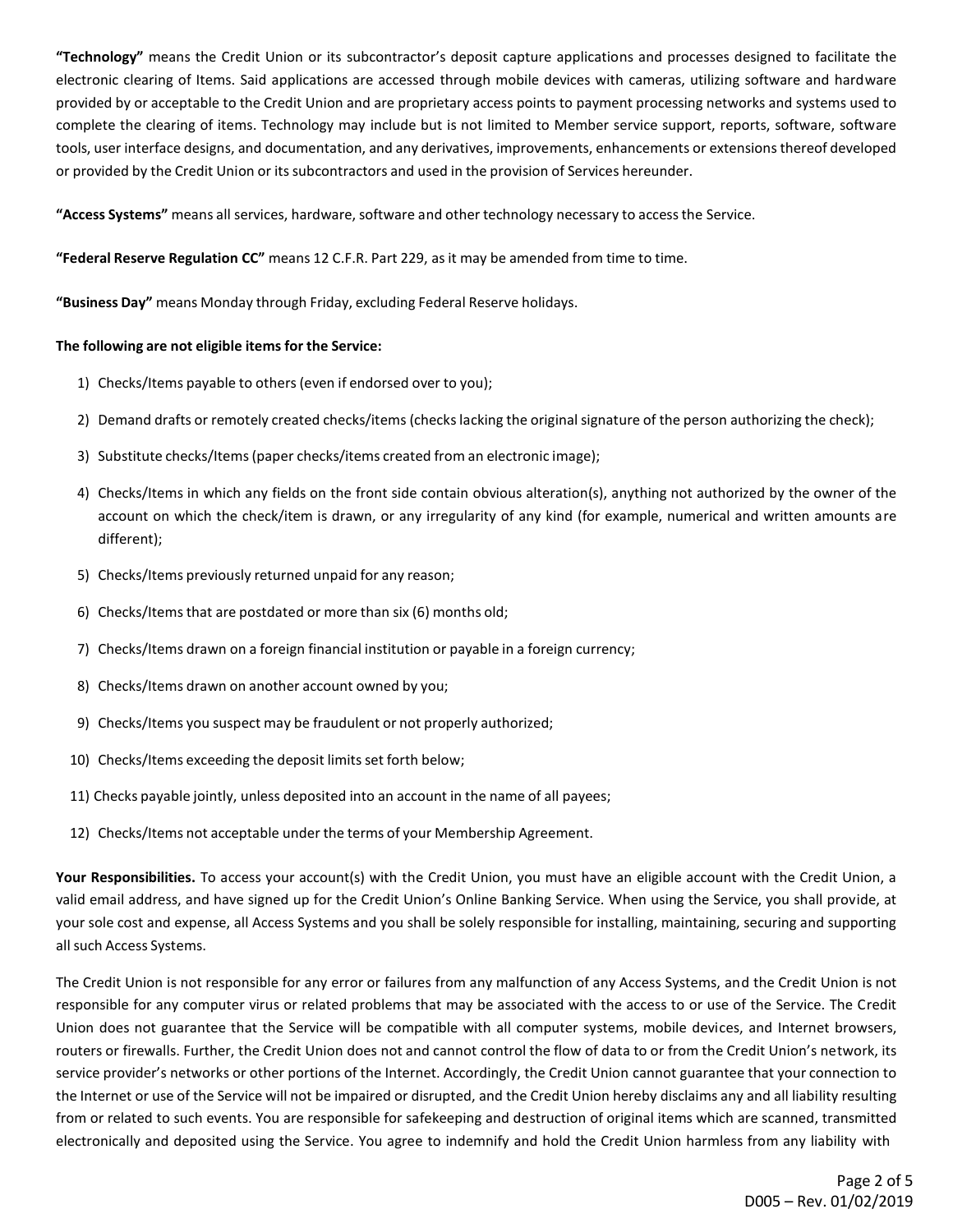respect to (i) the safekeeping, use or destruction of the original Items after they are scanned, transmitted and deposited electronically using the Service, or (ii) for any Items being submitted for deposit or presented for payment more than once. You agree that after transmitting Items, you will maintain original Items in a secured location for 60 days to permit research if Items are questioned by parties either involved in the processing and clearing of a transaction or otherwise, or becomes the subject of any other inquiry. After the 60-day period, the Credit Union requires that you securely destroy the original Items. Unless you notify us of any errors to deposits made through the Service within 60 days after the applicable account statement is mailed or otherwise provided to you, all deposits made through the Service shall be deemed to be correct. In case of errors or questions, contact us at 602.631.3200 or 800.621.0287 (outside Maricopa County) during business hours or at [www.cuwest.org](http://www.cuwest.org/) and send us a written notice. Specific steps on how to notify the Credit Union are also described in the Credit Union Membership Agreement under in the Electronic Funds Transfer Disclosures section, Unauthorized Transfers section.

**Withdrawal of Access/Suspension of Service.** The Credit Union reserves the right to deny, suspend or revoke access to the Service immediately, in whole or in part, at its sole discretion, and without notice, if the Credit Union believes you are in breach of this or any other Agreement with the Credit Union or otherwise using or accessing the Service in a manner inconsistent with the terms and conditions hereof. Further, the Credit Union or its subcontractor shall have the right to suspend the Service immediately in the event of an emergency.

**Processing of Items.** Items transmitted by you and received by the Credit Union or its subcontractors by 3:00 p.m. Mountain Standard Time (MST) Monday through Friday, shall be credited to the Member's applicable account on the same Business Day. Items received by the Credit Union after 3:00 p.m. MST on any Business Day shall be credited to the applicable account on the next Business Day. Confirmation of your remote deposit can be viewed electronically via Online or Mobile Banking or by calling TELLERphone. You understand and agree confirmation does not mean that the transmission was error free or complete.

**Image Quality.** Each image transmitted to the Credit Union using the Service must be legible. In addition, image quality must comply with the requirements established from time to time by the American National Standards Institute (ANSI), the Board of Governors of the Federal Reserve, and other regulatory agencies, clearing houses or associations, as applicable.

**Endorsements, Requirements and Procedures.** You agree to restrictively endorse any item transmitted through the Service as "**FOR MOBILE DEPOSIT ONLY, Credit Union West"** or as otherwise instructed by us. Each image must provide all information on the front and back of the original check at the time presented to you by the drawer, including, but not limited to, information about the drawer and the paying bank that is preprinted on the original check, MICR information, signature(s), any required identification written on the front of the original check and any endorsements applied to the back of the original check. The image quality must meet the standards established by the American National Standards Institute, the Board of Governors of the Federal Reserve, and any other regulatory agency, clearing house or association. You agree to follow any and all other procedures and instructions for use of the Services as Credit Union may establish from time to time.

**Availability of Funds.** You agree that items transmitted using the Service are subject to the funds availability requirements of Federal Reserve Board Regulation CC. In general, if an image of an item you transmit through the Service is received and accepted before 3:00 p.m. MST on a business day that we are open, we consider that day to be the day of your deposit. Otherwise, we will consider that the deposit was made on the next business day we are open. Funds deposited using the Service will generally be made available on the second business day from the business day of deposit. Any dishonored item issubject to a fee according to the Credit Union Fee Schedule at the time of the return.

**Deposit Limits.** There is a deposit limit of \$5,000 per day, per account.

**Fees:** Please refer to the Credit Union Fee Schedule.

# **You agree, warrant and represent that you will:**

ensure that all information you provide to the Credit Union is accurate and true and represent all of the information on the front and back of the Item was accurate and true at the time the Item was scanned.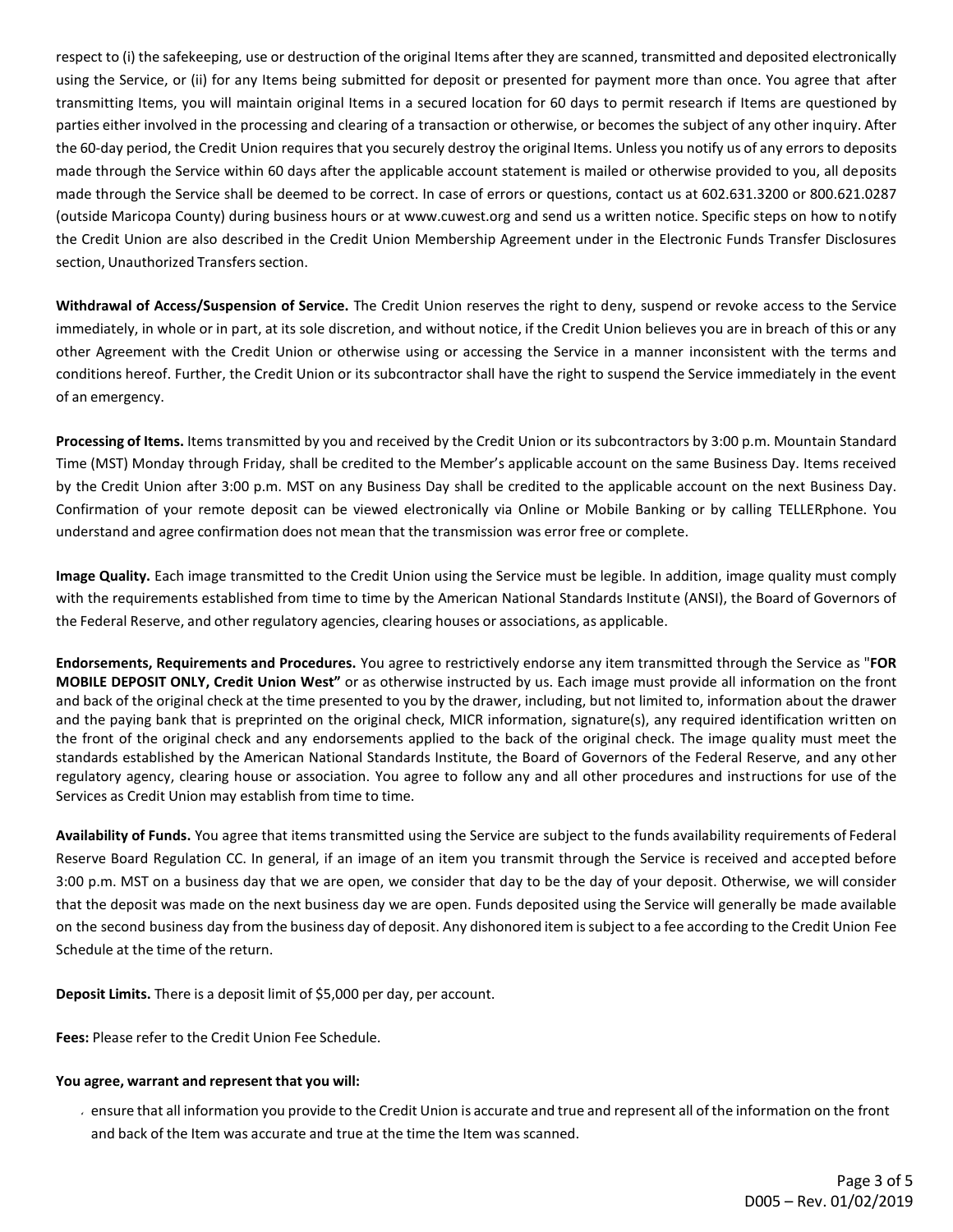- $\cdot$  use only Eligible Devices to access the Service.
- $\cdot$  endorse all items for the Service as instructed above.
- follow all other instructions we provide you for capturing and transmitting item images and deposit information via the Service.
- use the Service only for Eligible Items as defined above and that meet our image quality standards.
- comply with this Agreement and all your Credit Union West Agreements, as well as all applicable rules, laws and regulations.
- indemnify Credit Union West against and hold us harmless from any loss arising from your breach of any part of this Agreement.

#### **You agree that you will not:**

- transmit duplicate items, or transmit any individual item or its image more than once.
- make depositsin excess of the Deposit Limits stated in this Agreement.
- $\cdot$  re-deposit or re-present any item or image previously transmitted through the Service.
- transmit any checks, items or imagesthat are not Eligible Items or related deposit information.
- provide inaccurate information in connections with using the Service.

#### **You agree that we will:**

- have the unrestricted right to reject, return, or refuse to process any item or image that is not an Eligible Item, without liability to you.
- You agree that we will not:
- have any obligation to process any non-Eligible Item even if we did so on a previous occasion.
- be responsible for items we do not receive or for images dropped during transmission.
- be responsible for any technical or other difficultiesthat you may experience when using the Services, or any damagesthat might arise therefrom.
- be responsible for unavailability of the Services or any damagesthat might arise from unavailability.
- be responsible for any inaccurate information provided by you or others on your behalf.

**Warranties and Disclaimers.** You shall not use the Service in any way that could potentially harm the Credit Union's network or sites, or the network or sites of itsthird party service providers. You shall not permit or assist othersto abuse or fraudulently use the Service. You shall not use the Service in any way that: (i) transmits any item or other materials via the Service that is deceptive or fraudulent; (ii) violates any law, statute, ordinance, or regulation (including without limitation the laws and regulations governing banking and criminal activity); (iii) transmits or distributes any viruses, worms, time bombs, Trojan horses, or other destructive software of devices; (iv) attempts to break or circumvent security, or in fact, breaks or circumvents security of any computer network of Credit Union West, its subcontractors or service providers.

**Disclaimer.** The Credit Union warrants that the Service shall be performed in a work person like and professional manner consistent with banking industry standards. EXCEPT AS EXPRESSLY SET FORTH IN THIS AGREEMENT, THE SERVICE IS PROVIDED ON AN "AS IS" BASIS, AND THE CREDIT UNION HEREBY DISCLAIMS ALL OTHER WARRANTIES OF ANY KIND, EXPRESS OR IMPLIED, INCLUDING, BUT NOT LIMITED TO, WARRANTIES OR MERCHANTABILITY, FITNESS FOR A PARTICULAR PURPOSE, TITLE AND NON-INFRINGEMENT.